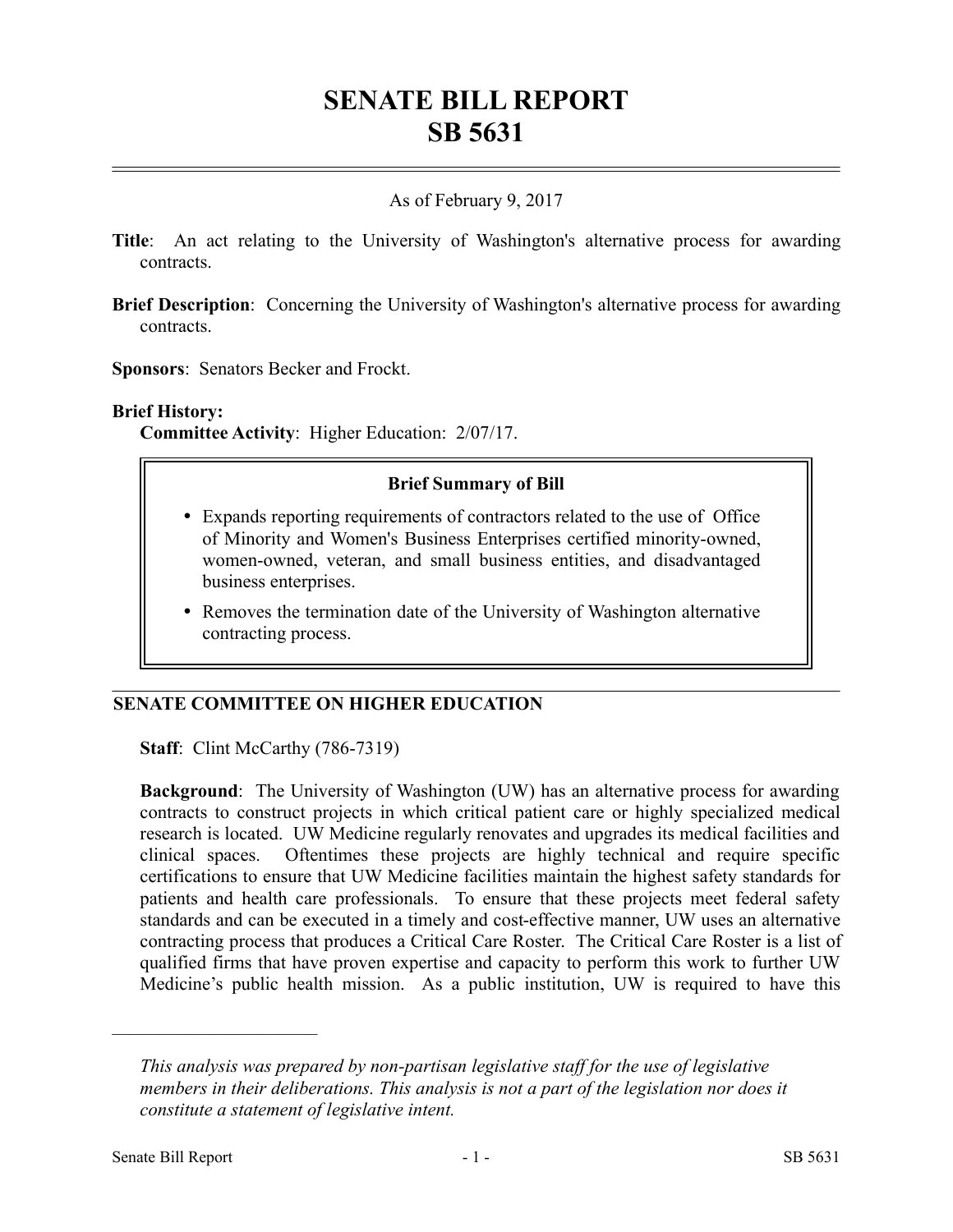process regularly audited by the Joint Legislative Audit and Review Committee (JLARC) to ensure compliance with state contracting laws.

**Summary of Bill:** UW is directed to publish a notice of the existence of the critical patient care or specialized medical research facilities rosters for different trade specialties or categories of anticipated work with the Office of Minority and Women's Business Enterprises in addition to the requirement in statute to publish in a newspaper of general circulation. UW is directed to seek input from the women-owned and minority-owned business community on requirements for eligible contractors to be accepted and remain on the rosters. UW is required to have one representative from the minority-owned community and the womenowned business community on the committee that evaluates the contractors submitting qualifications. The evaluation criteria for selection of contractors to be included on the roster is expanded to include:

- the contractor's record of including the Office of Minority and Women's Business Enterprises certified minority, women, veteran, and small businesses; and
- the contractor's past history of use of small businesses, disadvantaged business enterprises, and minority women business enterprises over the last five years on projects of \$5 million or less.

The UW business diversity program is directed to establish aspirational goals based on the projected sub contracting opportunities. The UW report to the capital projects advisory review board is expanded to include use rates on projects of Office of Minority and Women's Business Enterprises certified small business entities, disadvantaged business enterprises, veterans, and women and minority owned businesses.

The termination date for the UW alternative award process of June 30, 2017, is removed.

# **Appropriation**: None.

**Fiscal Note**: Available.

# **Creates Committee/Commission/Task Force that includes Legislative members**: No.

**Effective Date**: The bill contains an emergency clause and takes effect immediately.

**Staff Summary of Public Testimony**: PRO: This is the third year this bill has been worked on by a variety of stakeholders. JLARC recommends that this alternative contracting process continues. This process has allowed UW and Harborview Medical Center to use an expedited process to permit projects that start benefiting patients sooner. UW has done a good job of outreach. Often times, when hospitals are doing improvements, there are patients nearby. UW needs expertise that knows how to work around patients while making capital improvements. UW has reached out to minority- and women-owned businesses to improve the process to reach out to new potential members of the critical care roster. Fourteen contractors are qualified for the roster as of last year. One of the benefits of the process is that a process that takes 60 days has been decreased down to 39 days. UW Medical Center, Harborview, and the UW clinic system will all benefit from this process.